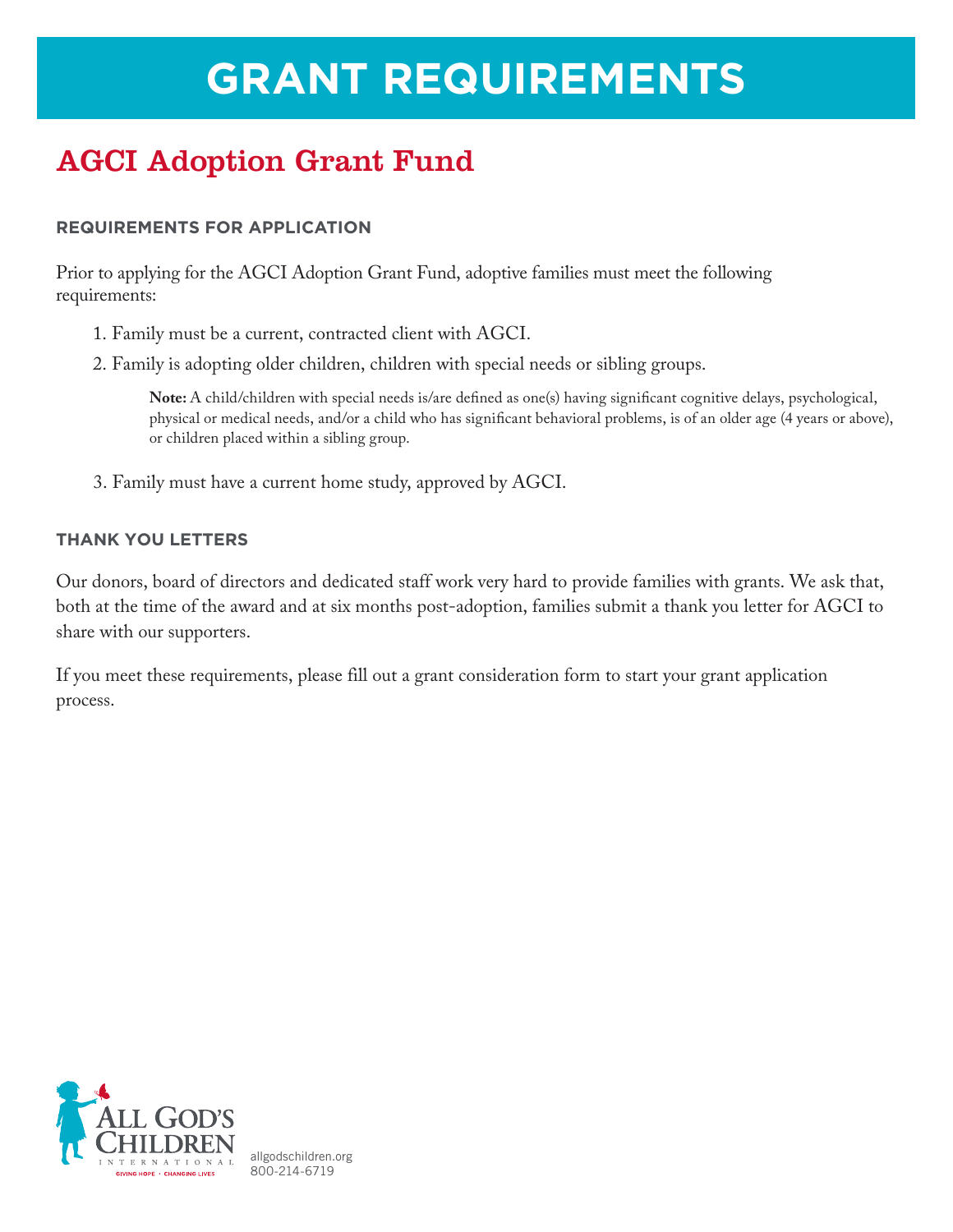# **GRANT CONSIDERATION FORM**

## 1. **SELECT GRANT**  $\Box$  AGCI Adoption Grant Fund

### 2. **FAMILY INFORMATION**

| Family Name                    |  |
|--------------------------------|--|
| Phone Number                   |  |
| Address                        |  |
| <b>Dossier Completion Date</b> |  |
| Placement Date                 |  |

## 3. **CHILD INFORMATION**

| Full Name                    |  |
|------------------------------|--|
| Birth Date                   |  |
| Country of Origin            |  |
| Description of Special Needs |  |

#### 4. **FINANCIAL INFORMATION**

#### **ASSETS**

| Residence (market value) |  |
|--------------------------|--|
| Savings/Checking         |  |
| Other                    |  |
| <b>Total Assets</b>      |  |

#### **LIABILITIES**

| Credit Card |
|-------------|
|             |

Other

Total Liabilities

| Yearly Income           |  |
|-------------------------|--|
| Monthly Income          |  |
| Monthly Expenditures    |  |
| Cost of the Adoption    |  |
| Amount Paid             |  |
| <b>Amount Remaining</b> |  |